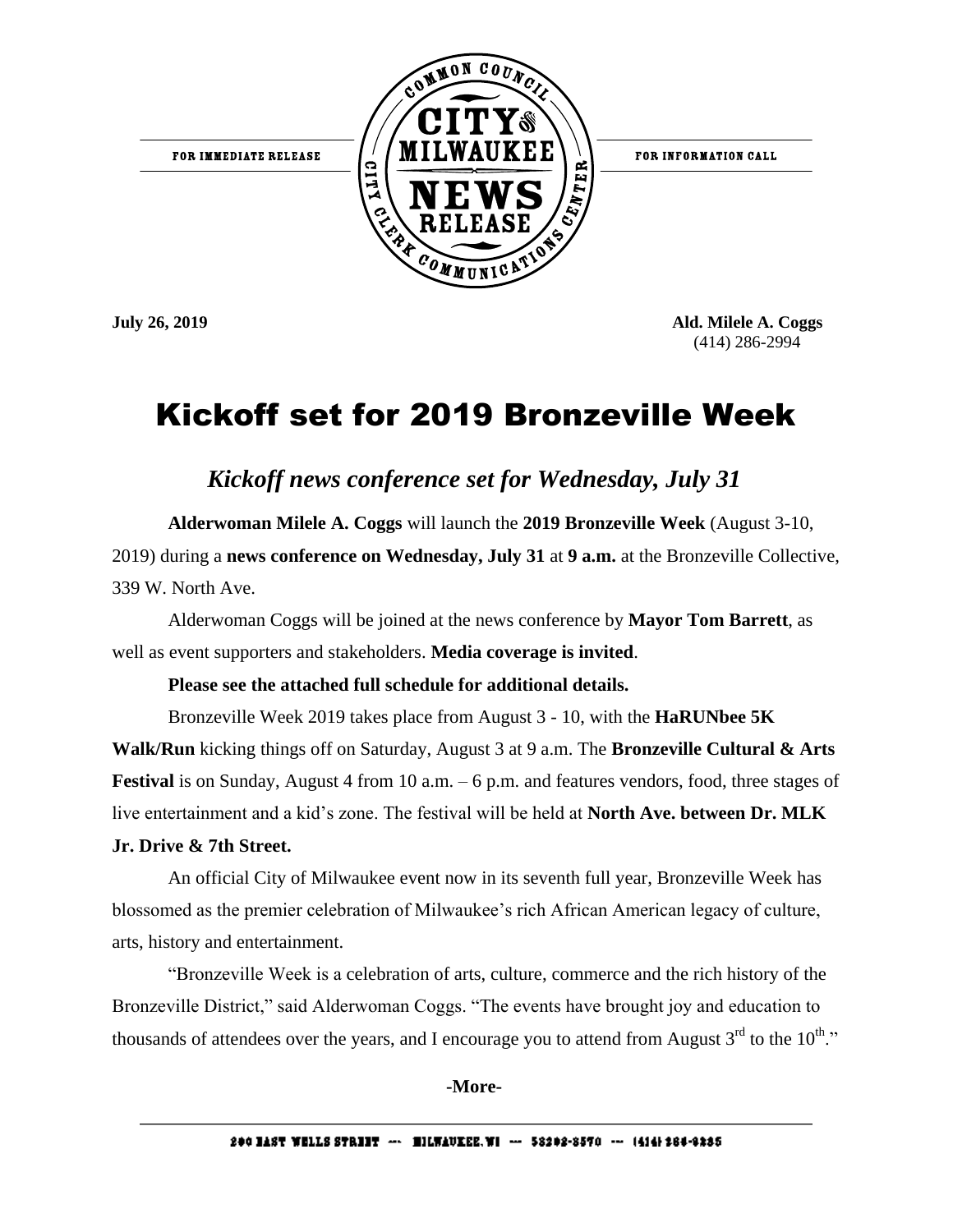# **Bronzeville Week 2019/ADD ONE**

The Bronzeville Cultural and Entertainment District is a City of Milwaukee redevelopment initiative inspired by Milwaukee's original Bronzeville, and it is striving to revitalize the area of Milwaukee where African-American culture has been a mainstay. The Bronzeville Redevelopment Plan seeks to create economic development in a predominantly African-American neighborhood in a way that recaptures the enthusiasm and attractiveness of the original Bronzeville District. Bounded by Garfield Avenue to Center Street, Dr. Martin Luther King, Jr., Drive to 7th Street, the Bronzeville Cultural and Entertainment District is wholly located in the 6th Aldermanic District.

Please go to **[milwaukee.gov/Bronzeville](http://milwaukee.gov/Bronzeville)** for information about 2019 Bronzeville Week. **HaRUNbee 5K Walk/Run** participants/attendees are encouraged to pre-register online at [https://www.nchbf.org/harunbee5k.](https://www.nchbf.org/harunbee5k)

**-30-**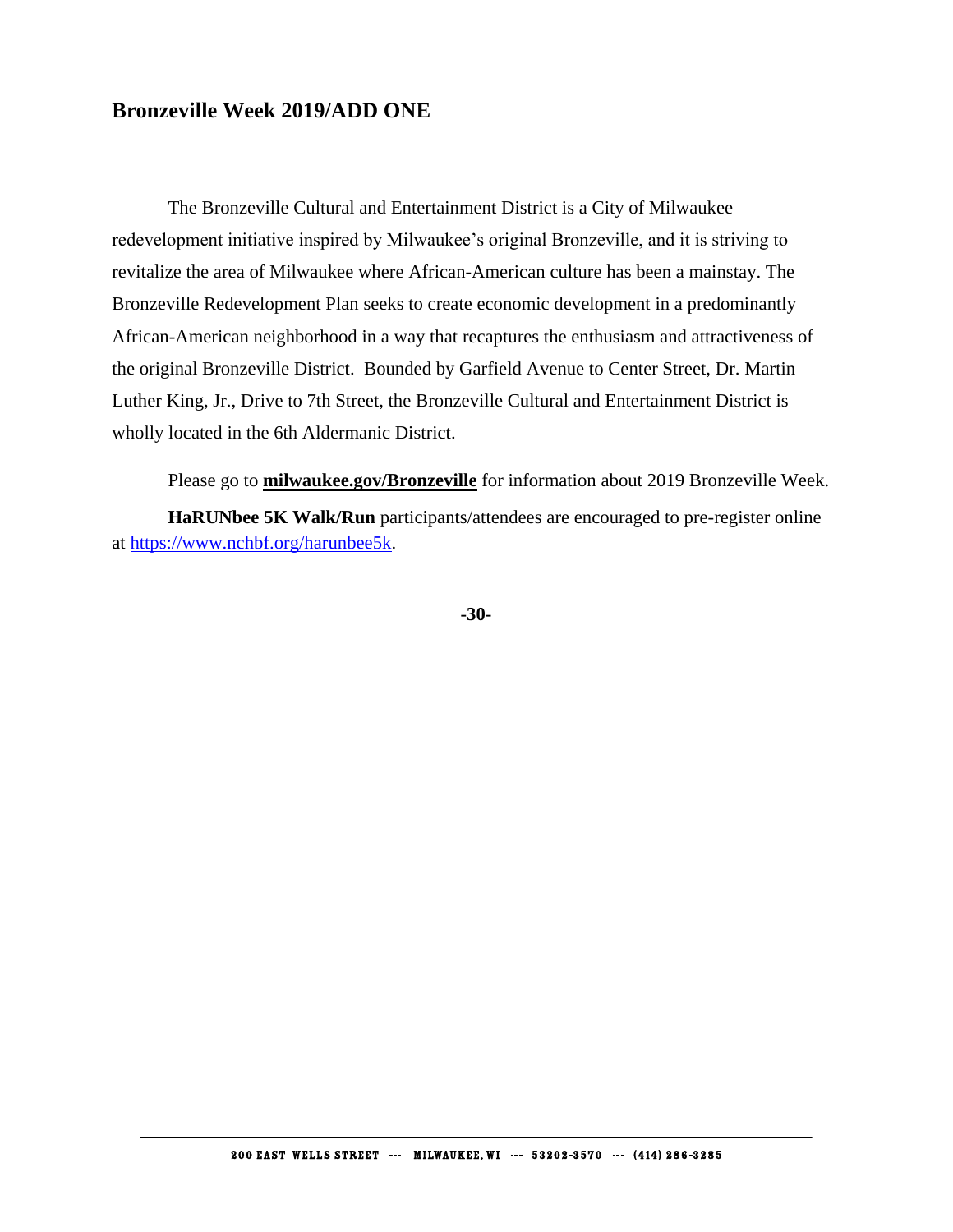# **AUGUST 3-10, 2019** BRONZEVILLE **WEEK** milwaukee.gov/bronzeville



#BronzevilleWeek2019 · #FeelTheCulture